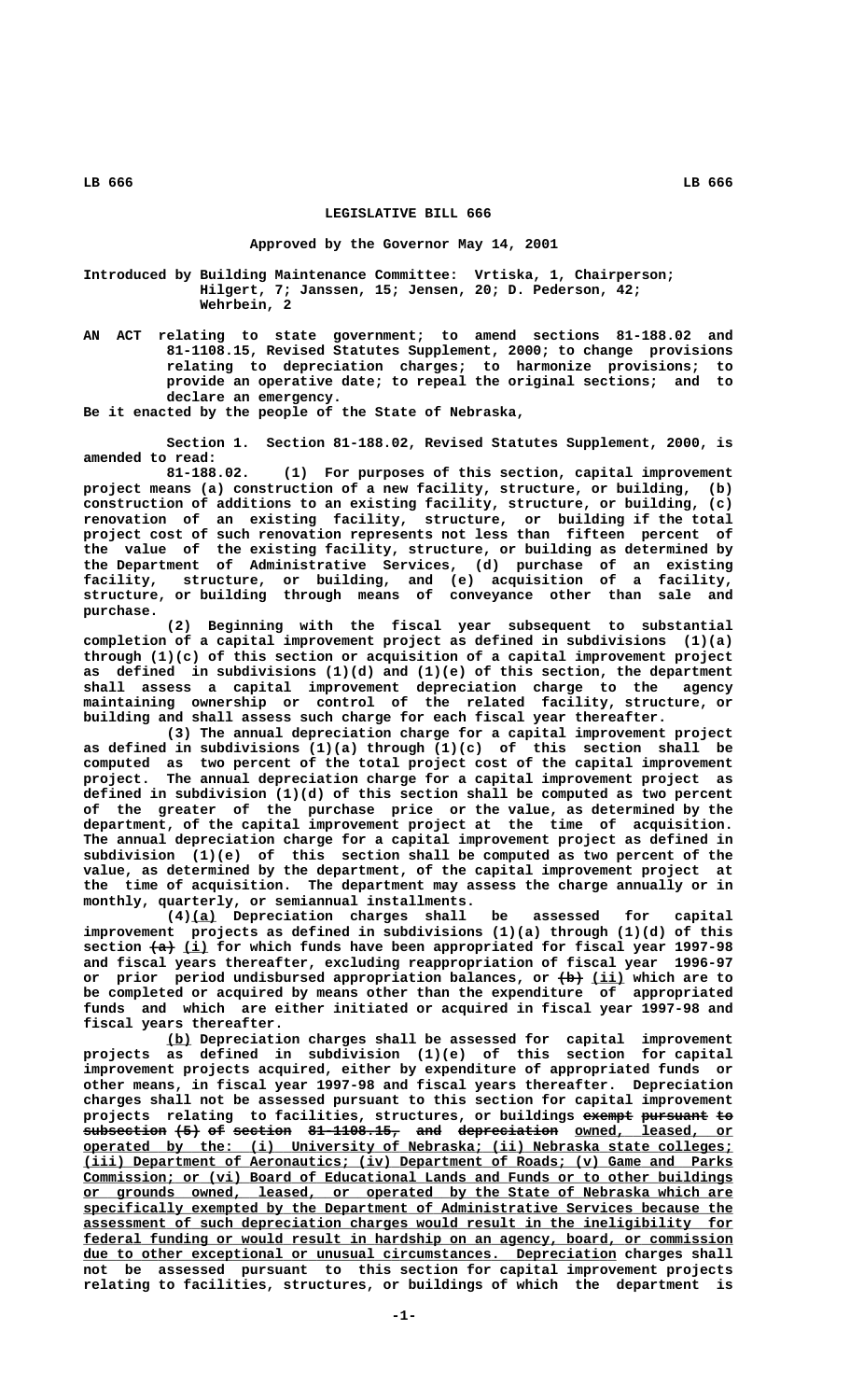**LB 666 LB 666**

**custodian pursuant to section 81-1108.17 and for which charges are assessed pursuant to subdivision (6)(b) of such section.**

**(5) Payment of depreciation charges assessed pursuant to this section shall be remitted to the State Treasurer for credit to the State Building Renewal Assessment Fund.**

**Sec. 2. Section 81-1108.15, Revised Statutes Supplement, 2000, is amended to read:**

**81-1108.15. (1) The division shall have the primary functions and responsibilities of statewide facilities planning, facilities construction, and facilities administration and shall adopt and promulgate rules and regulations to carry out this section.**

**(2) Facilities planning shall include the following responsibilities and duties:**

**(a) To maintain utilization records of all state-owned, state-occupied, and vacant facilities;**

**(b) To coordinate comprehensive capital facilities planning;**

**(c) To define and review program statements based on space utilization standards;**

**(d) To prepare or review planning and construction documents; (e) To develop and maintain time-cost schedules for capital**

 **construction projects;**

**(f) To assist the Governor and the Legislative Fiscal Analyst in the preparation of the capital construction budget recommendations;**

**(g) To maintain a complete inventory of all state-owned, state-occupied, and vacant sites and structures and to review the proposals for naming such sites and structures;**

**(h) To determine space needs of all state agencies and establish space-allocation standards; and**

**(i) To cause a state comprehensive capital facilities plan to be developed.**

**(3) Facilities construction shall include the following powers and duties:**

**(a) To maintain close contact with and inspections of each project so as to assure execution of time-cost schedules and efficient contract performance if such project's total design and construction cost is more than fifty thousand dollars;**

**(b) To perform final acceptance inspections and evaluations; and**

**(c) To coordinate all change or modification orders and progress payment orders.**

**(4) Facilities administration shall include the following powers and duties:**

**(a) To serve as state leasing administrator or agent for all facilities to be leased for use by the state and for all state-owned facilities to be rented to state agencies or other parties subject to section 81-1108.22. The division shall remit the proceeds from any rentals of state-owned facilities to the State Treasurer for credit to the State Building** Revolving Fund and the **State Building Renewal <del>Allocation</del> Assessment** Fund;

**(b) To provide all maintenance, repairs, custodial duties, security, and administration for all buildings and grounds owned or leased by the State of Nebraska except as provided in subsection (5) of this section;**

**(c) To procure and manage office space and assign the remaining office space after the Executive Board of the Legislative Council has made its determination pursuant to subsection (1) of section 81-1108.21;**

**(d) To be responsible for adequate parking and the designation of parking stalls or spaces in offstreet parking facilities for the exclusive use of handicapped or disabled or temporarily handicapped or disabled persons pursuant to section 18-1737;**

**(e) To ensure that all state-owned, state-occupied, and vacant facilities are maintained or utilized to their maximum capacity or to dispose of such facilities through lease, sale, or demolition;**

**(f) To report monthly time-cost data on projects to the Governor and the Clerk of the Legislature;**

**(g) To administer the State Emergency Capital Construction Contingency Fund;**

**(h) To submit status reports to the Governor and the Legislative Fiscal Analyst after each quarter of a construction project is completed detailing change orders and expenditures to date. Such reports shall be required on all projects costing five hundred thousand dollars or more and on such other projects as may be designated by the division; and**

**(i) To submit a final report on each project to the Governor and the Legislative Fiscal Analyst. Such report shall include, but not be limited to, a comparison of final costs and appropriations made for the project, change**